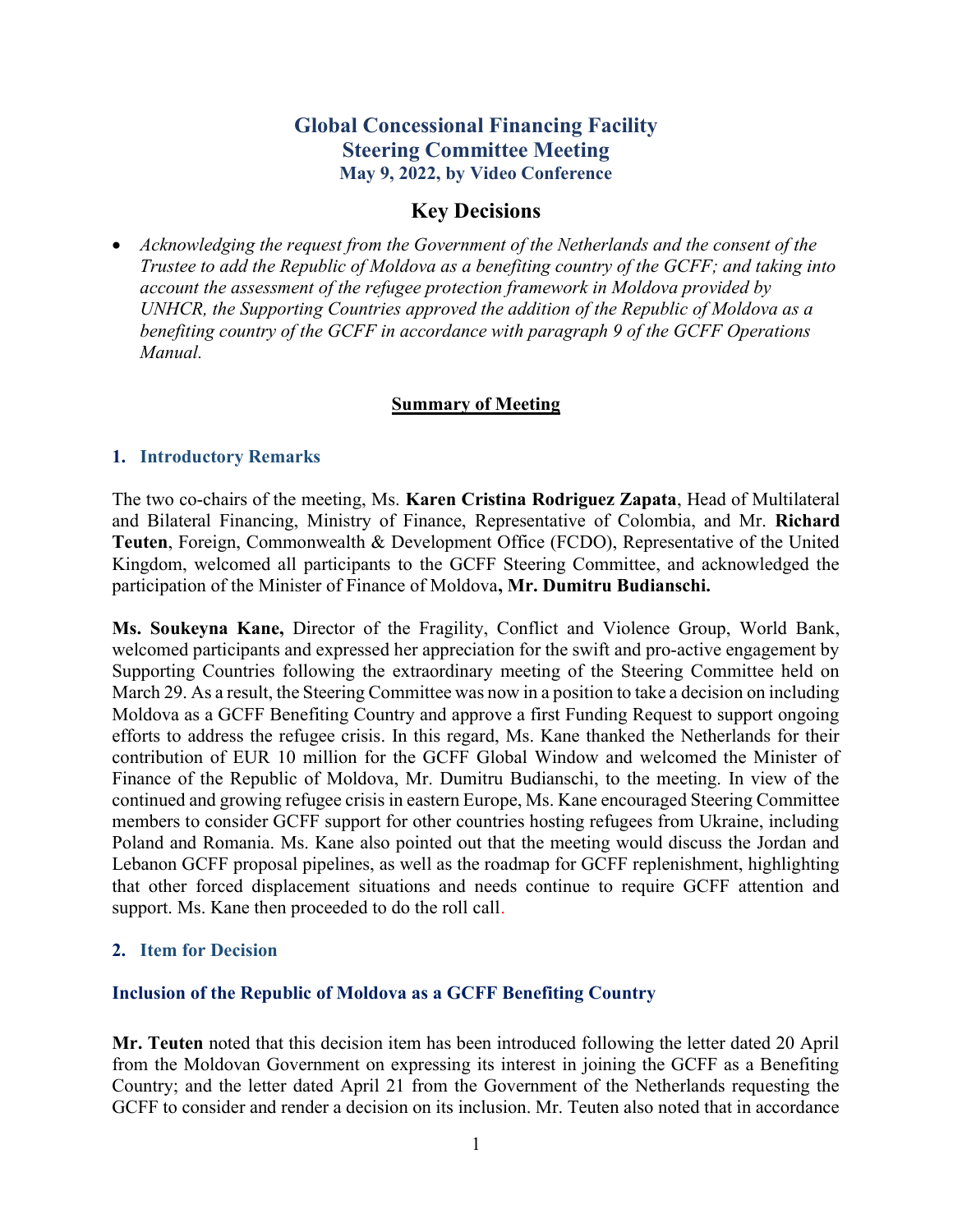with the decision on the format for an expedited eligibility review taken at the extraordinary meeting of the GCFF Steering Committee on March 29, UNHCR prepared an assessment of Moldova's refugee protection framework, which was shared with the Steering Committee.

Mr. Dumitru Budianschi, Minister of Finance of the Republic of Moldova, provided a statement on behalf of the Government of the Republic of Moldova. Mr. Budianschi stated that the Russian aggression in Ukraine is impacting Moldova, compounding pre-existing energy and COVID-19 related crises. Economic growth has decreased by 15 per cent in the past year, and is expected to stagnate, while annual inflation rates have exceeded 22 per cent, with further increases expected. The ongoing war in Ukraine has also impacted budget revenues due to increased government spending for humanitarian and economic assistance, with the national deficit expected to increase to 7.2 per cent of GDP. Moldova's immediate challenge has been to rapidly secure its borders and ensure essential support for refugees. To date, Moldova is hosting a significant number of refugees in relation to its population. Over 400,000 refugees have entered the country, with approximately 100,000 remaining, constituting 4 per cent of the population. Half of this group are children, with the remainder comprised of women and the elderly. While the number of incoming refugees has stabilized, the prospect of protracted displacement poses medium and longer-term challenges. These include challenges related to the integration of refugees into society, as well as pressures on the social protection system, which was already impacted by the energy and COVID-19 crises, as well as on the education system which needs to absorb over 47,000 children at an estimated cost of over US\$ 16 million. Under these circumstances the Government is seeking international assistance to increase institutional capacities for addressing this crisis. Mr. Budianschi affirmed the commitment of the Government to protect those seeking asylum. On behalf of the Government, Mr. Budianschi requests GCFF support to respond to this unprecedented situation, including through the first IBRD-supported project submitted to the GCFF in late April and beyond, to ensure continued support for strengthening the country's resilience.

Mr. Nabil Benbekhti, Senior Legal Officer, UNCHR Regional Bureau of Europe, provided an overview of the UNCHR Refugee Protection Assessment submitted for Moldova. Mr. Benbekhti reminded the Steering Committee that prior to the Ukraine crisis, Moldova hosted 360 refugees. The country has welcomed over 453,000 refugees from Ukraine, with approximately 100,000 remaining in the country. Mr. Benbekhti noted that the Moldovan government is collaborating closely with the international community, including through a crisis management section established under the Prime Minister's office and the establishment of reception centers in coordination with UNHCR. The government has declared a state of emergency in the country and introduced special measures for travel and residence, including procedures for managing migration. An estimated 75 per cent of refugee arrivals have moved on, including through a formal transfer mechanism. The vast majority of arrivals have been women and children, as well as elderly persons, which provides indications of needs and support requirements. Mr. Benbekhti noted that there is currently lack of clarity on the future developments, and that UNHCR has been working with the authorities on contingency plans in the event of an aggravation of the conflict, and in particular an offensive in the Odessa region. UNHCR estimates that the number of refugees remaining in Moldova could increase to 150,000 in the event of such a scenario. Mr. Benbekhti confirmed that Moldova's refugee framework is in line with relevant international conventions on refugees and stateless persons, including the 1951 and 1954 conventions which were acceded to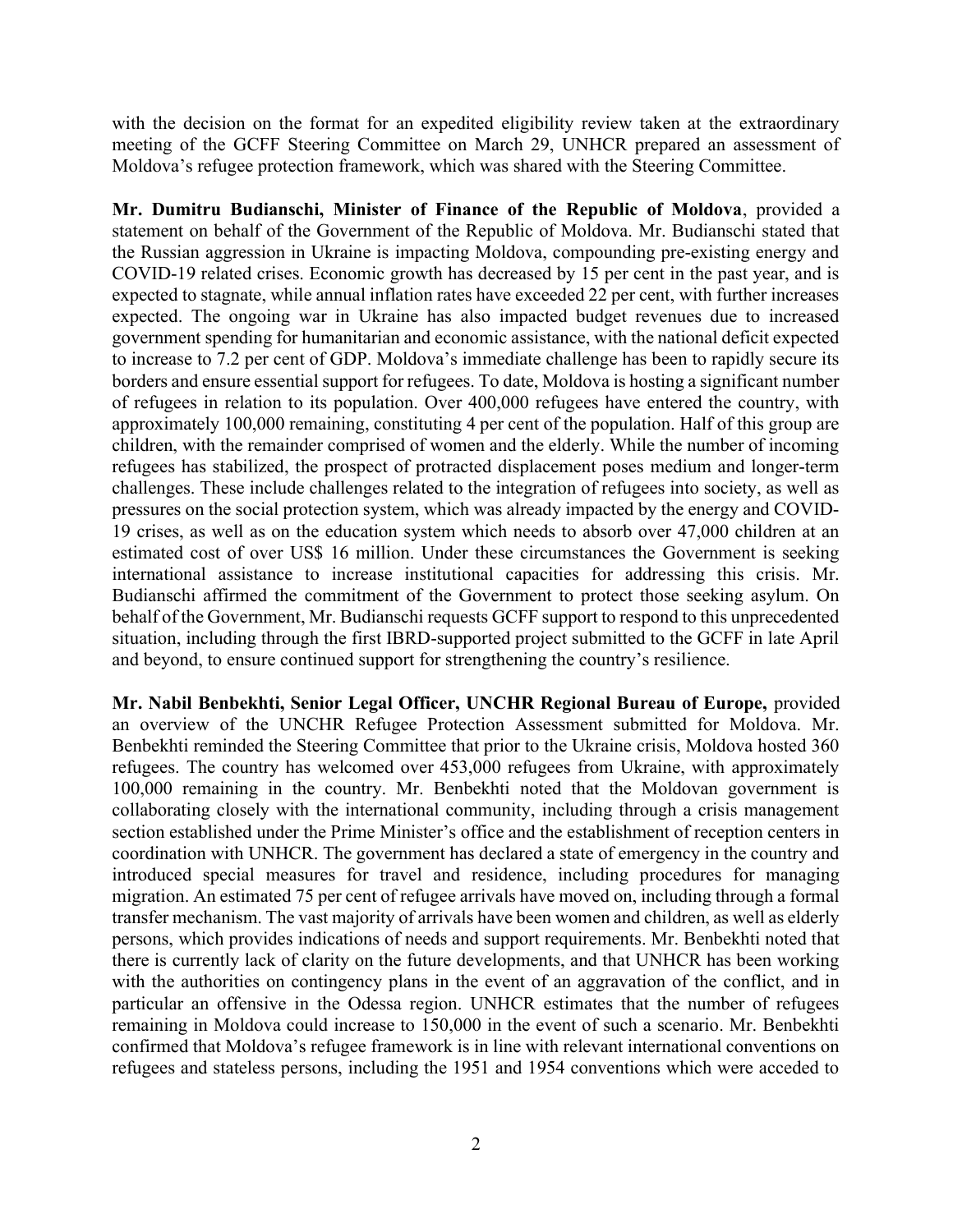in 2002 and 2012, respectively,<sup>1</sup> and that the current Law on Asylum entered into force in 2009. Moldova provides protection and asylum through a national determination system managed by the Refugee Directorate within the Ministry of Internal Affairs. Mr. Benbekhti noted that from UNHCR's perspective, Moldova's national asylum system is largely in line with international standards, with no violations of standards noted. Moldova has also participated in a quality assurance program developed by the European Union and supported by the UNHCR to reinforce asylum capacities. While noting that the delivery of refugee protection is work in progress in many countries in the world, Mr. Benbekhti confirmed that Moldova's protection framework is adequate for the purposes of the GCFF.

Mr. Teuten thanked the Minister of Finance of Moldova and the UNHCR for their presentations opened the floor for comments and statements by Steering Committee members. The United States thanked the Government of the Republic of Moldova and the UNHCR for their presentations and indicated its support for including Moldova as a GCFF Benefiting Country. The United Kingdom stated that it also supports the inclusion of Moldova as a GCFF Benefiting Country.

Noting the absence of any objection by the GCFF Trustee to add the Republic of Moldova as a benefiting country of the GCFF, Mr. Teuten then read the text of the decision.

# **Decision**

Acknowledging the request from the Government of the Netherlands and the consent of the Trustee to add the Republic of Moldova as a benefiting country of the GCFF;

Taking into account the assessment of the refugee protection framework in Moldova provided by UNHCR;

The Supporting Countries approve the addition of the Republic of Moldova as a benefiting country of the GCFF in accordance with paragraph 9 of the GCFF Operations Manual.

Before concluding the agenda item, Mr. Teuten reminded Steering Committee members that in the extraordinary meeting of the Steering Committee on 29 March, it was agreed in principle to consider extending GCFF support to other countries hosting refugees from Ukraine. Mr. Teuten opened the floor to Steering Committee members for any updates or proposals, given developments in the refugee situation over the last several weeks.

Ms. Gallina A. Vincelette, Country Director for the European Union, World Bank, stated that the unprecedented influx of refugees into Europe over the past two months, who have been received by the respective countries with open arms, has generated significant challenges. First, economic growth in Poland, Romania and Bulgaria, among other EU countries, is expected to contract by 1-2 per cent, while fiscal costs for 2022 will be in the range of 2-3 per cent of GDP.

<sup>&</sup>lt;sup>1</sup> The Republic of Moldova acceded to the 1951 Convention relating to the Status of Refugees and its 1967 Protocol (hereinafter jointly referred to as the 1951 Convention) in 2002. The State acceded to the 1954 Convention relating to the Status of Stateless Persons (the 1954 Convention) and the 1961 Convention on the Reduction of Statelessness (the 1961 Convention) in 2012.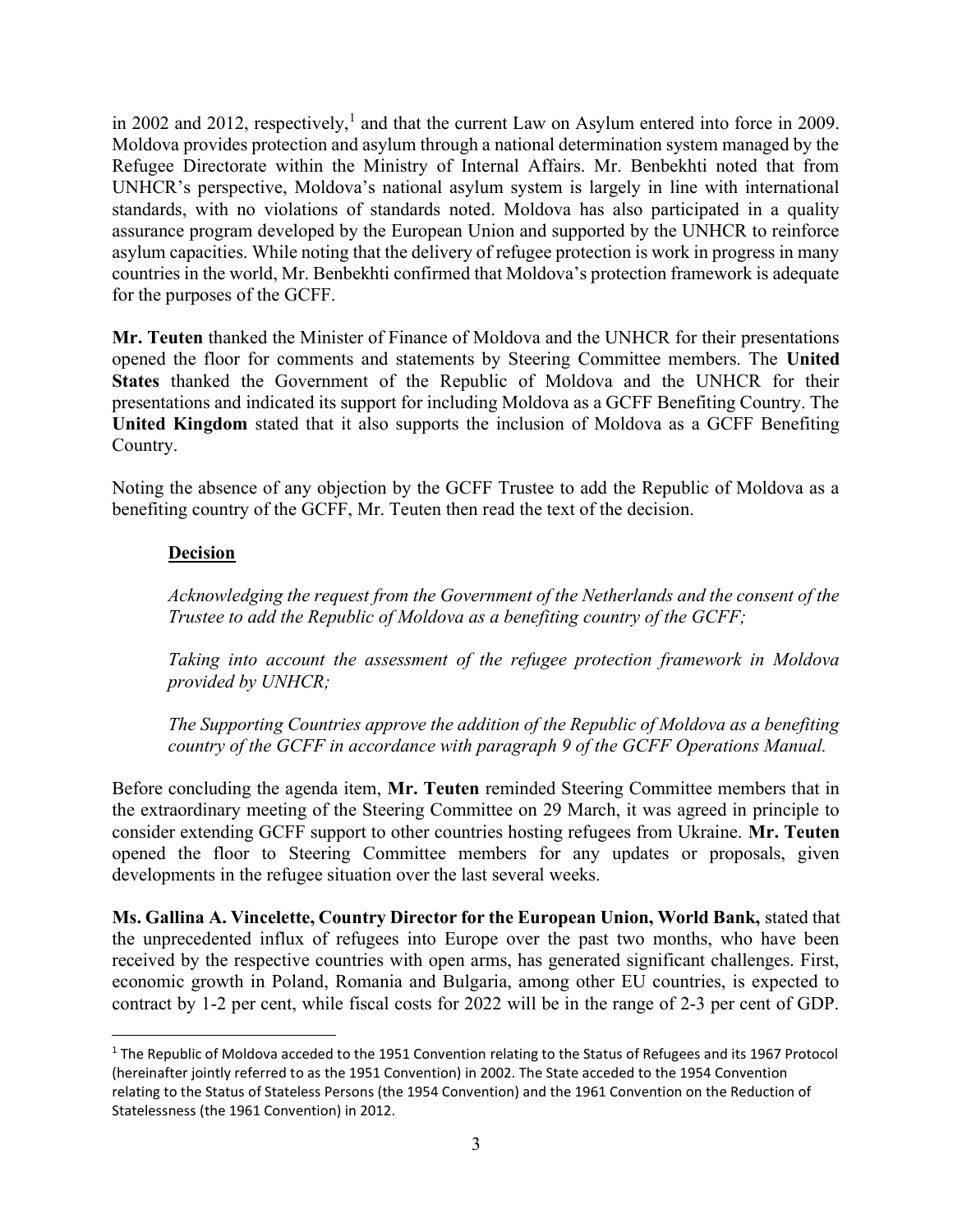Second, there is significant pressure on municipal services due to the urban nature of displacement – Warsaw and Kraków for instance have received refugees constituting 15-17 per cent of their own population at peak – with housing, employment and integration constituting important challenges. A third challenge relates to the expansion of health, education and transportation services to refugees. Ms. Vincelette stated that these challenges highlight a significant need for budget financing, and urged the Steering Committee to consider expanding eligibility for GCFF support to EU countries hosting the largest numbers of refugees from Ukraine, including notably Poland, Romania and Bulgaria.

While noting the need for direct budget financing, the Netherlands expressed its understanding that the EU has provided rapid and substantial funding, including EUR 10 billion made available to countries hosting refugees to address budgetary support needs. GCFF financing is at a significantly smaller scale, and further clarity would be needed on its value added. While the Netherlands sees no issue regarding GCFF financing for Moldova, the case for extending this support to EU refugee hosting countries is less clear.

In response, Ms. Vincelette clarified that current available EU funding is comprised of unspent funds from the previous semester of EU Cohesion Funds, which are allocated for procurement of goods, services and equipment. Member states have been allowed to reprogram funds, but this will take time, and they are only available until the end of 2022. Moreover, many member states, with the exception of Bulgaria, are already over-committed in relation to these funds. While member states may be able to reallocate resources from REACT-EU and additional financing will be available in the next 7-year Multiannual Financial Framework, budget resources are required now in order to address urgent needs – Poland's fiscal costs in relation to the refugee influx, for instance, are estimated at US\$ 4.2 billion for the first three months alone. The value added of the GCFF lies both in its ability to leverage additional MDB financing on concessional terms, which is crucial given the significant fiscal pressures and constraints currently faced by refugee hosting countries, and in facilitating provision of needed policy expertise and advice from the World Bank and other MDBs. Ms. Vincelette furthermore noted that World Bank financing could be provided rapidly.

#### 3. Item for Presentation

### Presentation of the Funding Request from the Government of Moldova for the underlying operation: Moldova Emergency Response, Resilience and Competitiveness Development Policy Operation (with IBRD as ISA).

Ms. Rodriguez introduced the item, noting that the Funding Request from Moldova was submitted to the Steering Committee for virtual review on April 28, with decision expected on a no-objection basis on May 11. Ms. Rodriguez thanked the Netherlands for their contribution to the Global Window which will enable the GCFF to provide sufficient financing subject to the approval of the Funding Request. Ms. Rodriguez turned to Ms. Inguna Dobraja, World Bank, for a brief presentation.

Ms. Inguna Dobraja provided a brief overview of the Underlying Operation and Funding Request (please refer to the Funding Request submitted by Moldova for more information). Ms. Dobraja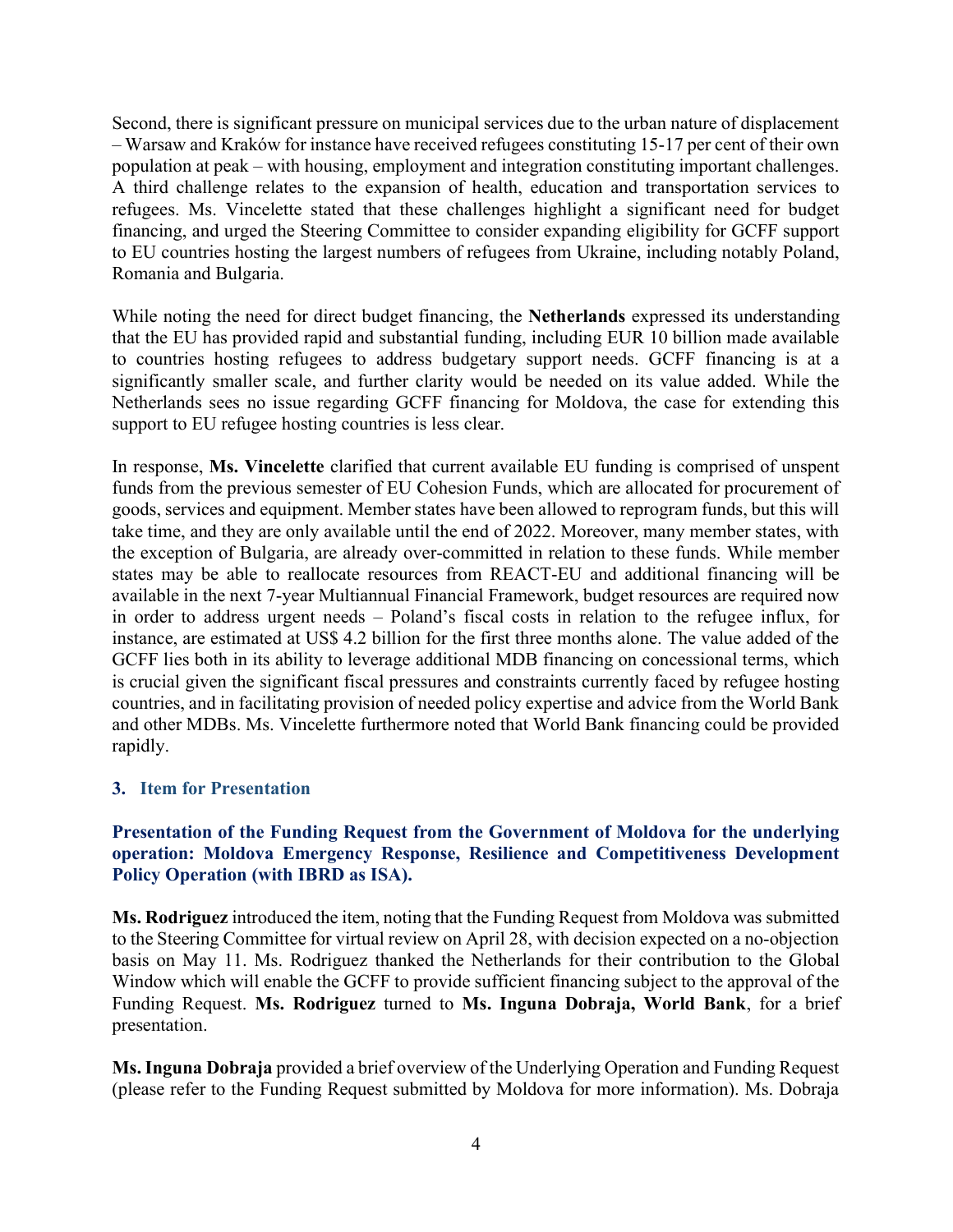noted that Moldova has been impacted by multiple shocks, which placed its short and long-term growth prospects at risk. Moldova has reacted quickly to the refugee crisis. The Emergency Response, Resilience and Competitiveness DPO is the first in a planned series focusing on mitigating the impact of the war in Ukraine and strengthening resilience. The DPO has two pillars: the first pillar supports measures to address the impact of the war on refugees and households, including the integration of refugees from Ukraine in the labor market and education system. The second pillar supports measures to build resilience, enhance competitiveness and diversify energy sources, while enhancing the efficiency and effectiveness of public investments. The DPO is financed from three sources, comprised of: US\$ 107 million from IDA (including US\$ 100 million from the IDA Crisis Response Window); US\$ 43 million from IBRD; and US\$ 9.27 million proposed from the GCFF. Financing for the DPO is complemented by assistance from other international partners, including the IMF, EU macrofinancial assistance, an EBRD line of credit, and parallel financing of EUR 60 million from AfD.

Following the presentation **Ms. Rodriguez** opened the floor for questions and comments from the Steering Committee.

The United States indicated its support for the Funding Request and noted its appreciation for the inclusion in the DPO of two Prior Actions directly related to supporting refugees from Ukraine. The United States asked whether targets for employment exist for Prior Action 1 related to the issuance of work permits for refugees. With respect to the 85% target for inclusion of refugees in the education system, the United States asked what barriers are anticipated to enrollment, and what timeline is foreseen for reaching 100% inclusion.

In response, Mr. Stefano Curto, Task Team Leader, World Bank, clarified that with respect to Prior Action 2, constraints to education enrollment include language barriers and the geographic distribution of refugees in the country, including areas with limited school absorptive capacities. The World Bank will be working with the government to strengthen capacities to absorb additional children. With respect to Prior Action 1, Mr. Curto clarified that Prior Action 1 refers to the proportion of female refugees with employment contracts.

The Netherlands also confirmed its support for the Funding Request and indicated its interest that the remaining balance of funds from the Netherlands (approximately US\$ 1.5 million) be utilized for strengthening the capacity of the government to implement the policies identified in the DPO. The Netherlands asked whether the World Bank has preliminary views on the technical assistance and capacity building support that could be provided in this regard.<sup>2</sup>

Ms. Rodriguez thanked the World Bank for its presentation and the Steering Committee members for their interventions and closed the agenda item with a reminder that a decision on the Moldova Funding Request is expected by close of business on Wednesday, May 11, on a virtual no-objection basis.

#### 4. Item for Presentation

<sup>&</sup>lt;sup>2</sup> In a communication following the Steering Committee meeting the World Bank indicated that possible areas of support through a grant-only GCFF allocation could include, subject to discussion and agreement with the Government, strengthening delivery of social assistance programs.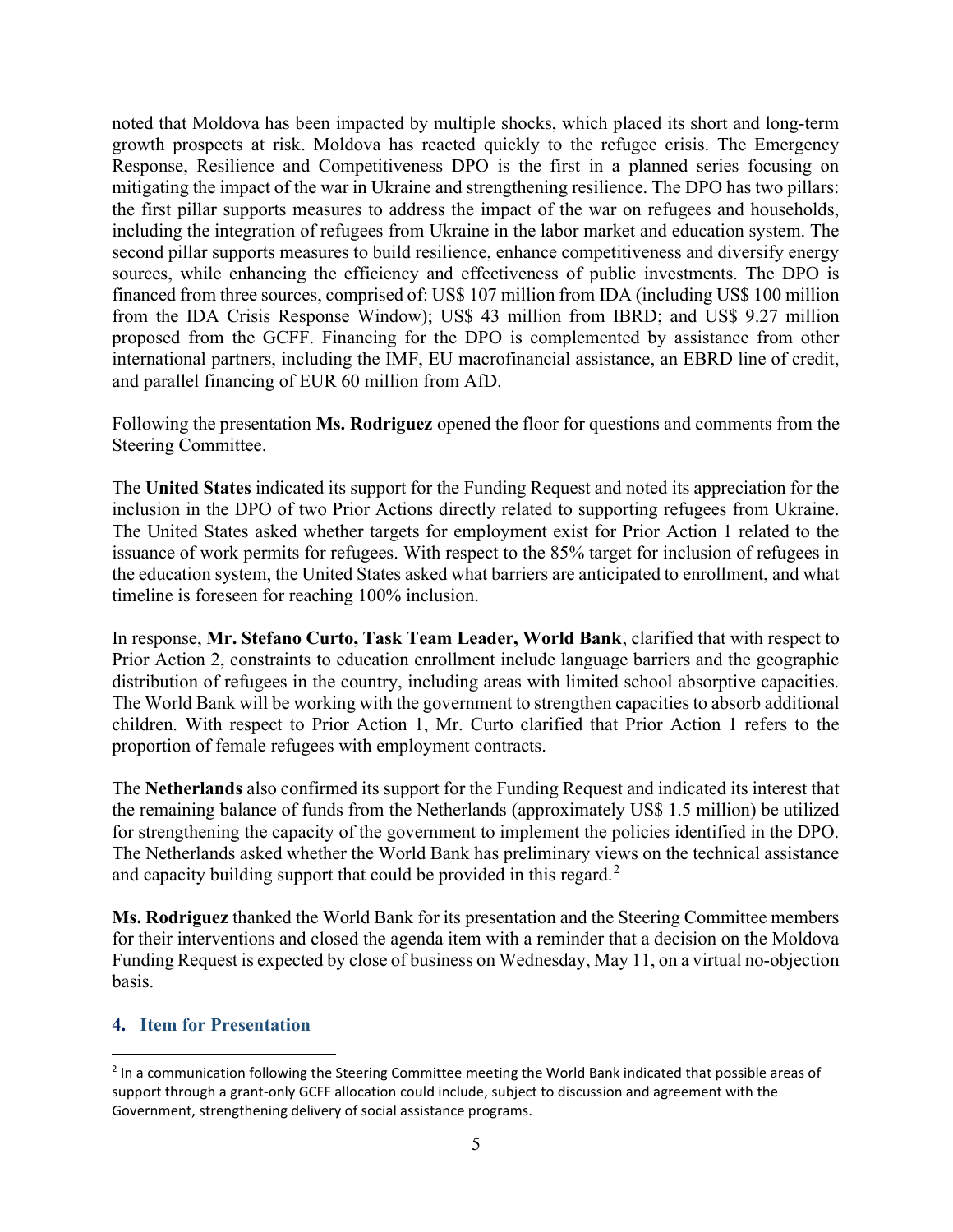### Updates by Lebanon and Jordan on GCFF project pipelines

Mr. Teuten gave the floor to the representatives from Jordan and Lebanon to provide updates on their respective GCFF funding request pipelines.

#### (Please find copies of both presentations in attachment)

#### Presentation by Lebanon

Mr. Georges Marawi, Director-General, Ministry of Finance, Lebanon thanked the GCFF Steering Committee for their support to Lebanon, noting that the rapid endorsement of the Wheat Supply Emergency Response and the new COVID-19 Response projects was critical and very much appreciated. Lebanon continues to reel under the brunt of the financial and economic crises, compounded by the COVID-19 Pandemic and the tragic Port of Beirut explosion, which have impacted every vital sector in the country, leading to alarming levels of poverty, vulnerability, social distress and brain drain. This situation has been exacerbated by the global impacts of the war in Ukraine, which disrupted the food supply chain at a time when the country has low domestic stocks of wheat after the decimation of the silos by the Port of Beirut explosion in August 2020.

Mr. Marawi provided brief updates on other GCFF supported projects. The Lebanon Health Resilience Project has supported the procurement of 3.25 million COVID-19 vaccine doses (of which 2.75 million doses have been delivered to the country so far), as well as supplies for vaccine deployment, COVID-19 related equipment for 45 hospitals and 180 ICU beds and financial support to cover more than 14,700 COVID-19 related bills. The Roads and Employment was restructured in FY21, with US\$10 million reallocated to support small farmers impacted by the multiple crises. To date, out of the 26,700 beneficiaries, only 13 beneficiaries did not collect their vouchers. Agriculture is one of the three sectors Syrian refugees are legally allowed to work in and where Syrians have traditionally been hired by Lebanese farmers. This project will enable income generation for both the hosts (the Lebanese farmers) and will indirectly benefit the refugees (Syrian laborers).

With respect to the GCFF pipeline for 2022, Mr. Marawi provided an overview of two projects currently under consideration for submission to the GCFF Steering Committee for financing:

- Electricity Sector Reforms and Emergency Services Project (US\$ 300 million). The proposed project's objective is to provide emergency support to improve electricity supply in Lebanon, while reducing electricity sector costs and improving governance and operational efficiency. This emergency project will enable the purchase of gas from Egypt to generate power, in addition to the provision of technical assistance and capacity building for the Ministry of Energy and Water as well as EdL. The results are expected to be improved electricity supply from cleaner sources and at lower cost to the population and a sector that is more financially and operationally viable.
- Lebanon Education Program (support to RACE 2). The Government of Lebanon seeks grant funding from the GCFF (under the grant-only modality) to cover a financing gap of 55 Million USD. The program's implementation - supporting the three pillars (access, quality and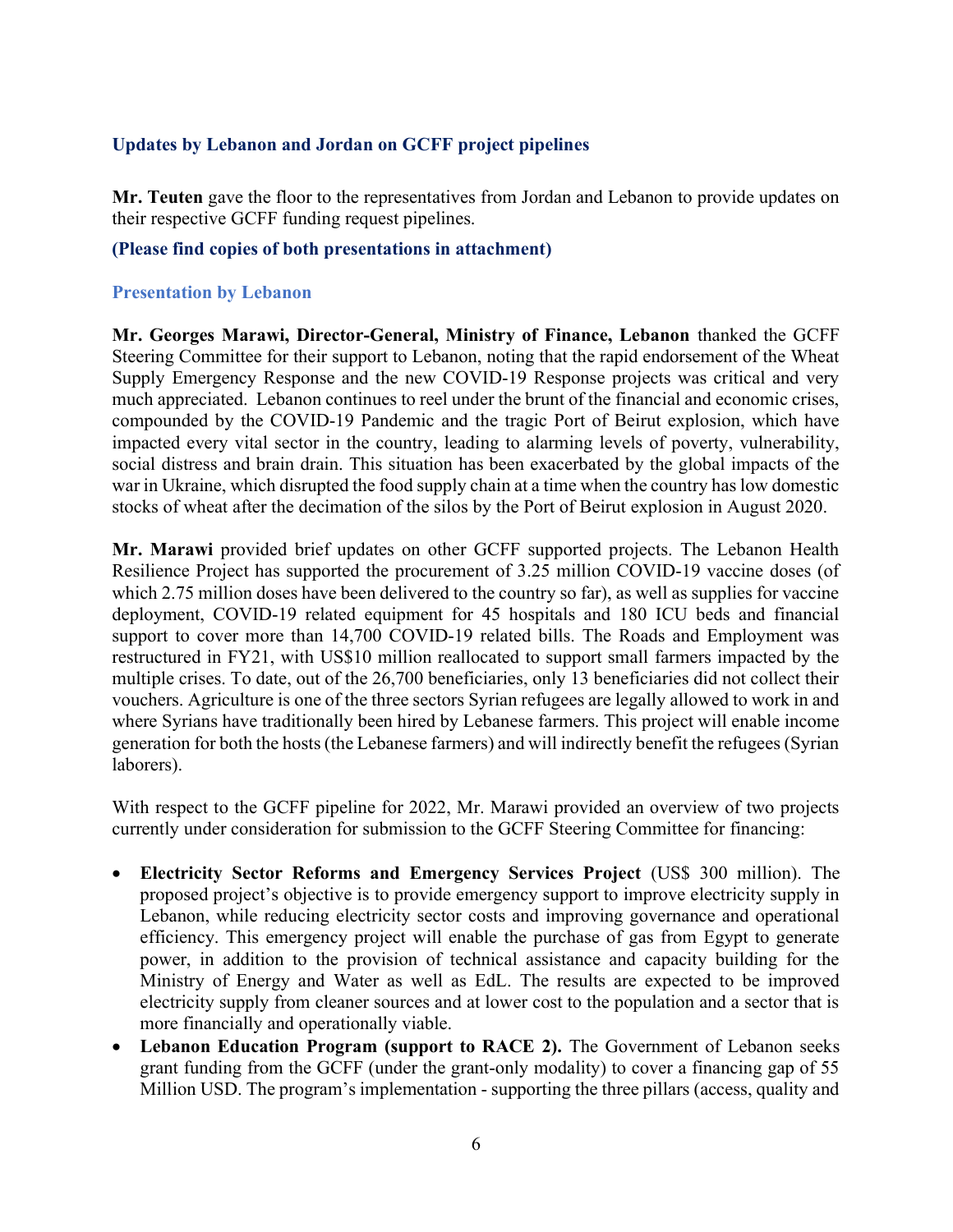strengthened systems) - has progressed well to date with disbursements reaching 95 percent of the US\$196 million envelope. However, more support is needed to address urgent needs, particularly since a previous grant under the World Bank Multi Donor Trust Fund - the Lebanon Syrian Crisis Trust Fund (LCSTF) - closed in December 2021, with some funding withdrawn by donors. Therefore, we are seeking additional financing to offset the closing and reduced envelope of the LCSTF, which is essential to funding critical education services to Syrian refugees in Lebanon.

### Presentation by Jordan

Mr. Maher Abdelrahim, Head of World Bank and UN Agencies Division, Ministry of Planning and International Cooperation, Jordan, provided an overview of the indicative GCFF pipeline for Jordan, which is oriented towards continued support for the government's continued progressive and development-oriented approach to the crisis. Key principles underlying Jordan's GCFF pipeline include: strengthening national systems for more sustainable solutions to displacement and inclusive reform, recovery and growth; improving access and quality of service delivery through win-win approaches to building service delivery systems while targeting vulnerable groups; enhancing sustainable self-reliance through strategies to bolster economic opportunities for refugees and their contribution to Jordan's economic development; promoting a cross-portfolio approach on climate action/green growth across GCFF-supported projects; and mobilizing private sector finance through programs to enhance private sector partnerships to promote investment-led growth.

Mr. Abdelrahim provided an overview of the indicative GCFF pipeline for 2022-2025 comprised of projects currently being prepared or discussed with the support of relevant ISAs working in Jordan. These comprise projects in four specific areas:

- Water-energy-agri-food nexus. Four projects are currently under consideration: (1) Agriculture Resilience, Value Chain Development and Innovation Program for Results (ARDI), which will be submitted for review in May; (2) Food security: to ensure availability of basic grains and strengthening the food security system in Jordan; (3) Energy sector recovery and reform: to support energy sector reforms and financial recovery and to promote climate-responsive investments; and (4) National program on water efficiency to improve the efficiency of water services in Jordan, and to complement and leverage major water supplyside investments.
- Transport, urban and municipal development. Three projects are currently under consideration: (1) Transport - Sustainable Road Sector Financing and Bus Rapid Transit (Phase 2): to bring private sector efficiency and expertise in construction and maintenance of key corridors in Jordan's road network; and to provide accessibility to key centers of economic activity in western and southern Amman; (2) Circular Economy Transition: transforming municipal solid waste management in terms of service coverage, quality, resource efficiency, sustainability, and resilience toward a circular, green, sustainable waste management system for Jordan; and (3) 'Smart City'/Amman and Municipal Development Programs: to promote urban transformation, focusing on sustainable financing and private sector engagement, climate-smart urban infrastructure, and smart urban governance.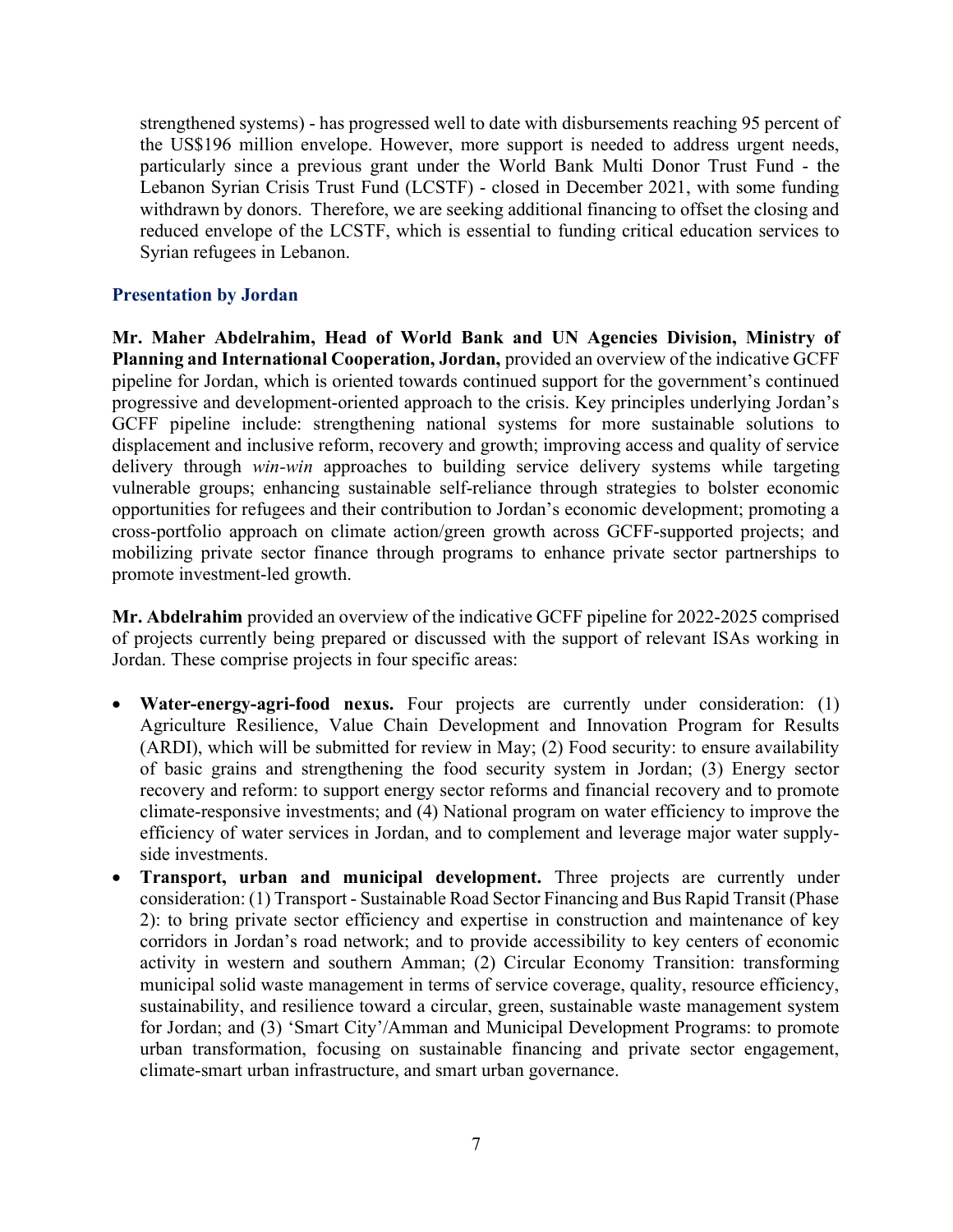- Economic opportunities. Two projects are currently under consideration: (1) Women's Labor Force participation: e.g. expanding access to childcare, employment, home based businesses and entrepreneurship, skills development, and private sector development programs with focus on women's inclusion; and (2) Sector programs with high growth and employment potential for host communities and refugees: e.g. the agriculture PforR, tourism competitiveness, digital development and entrepreneurship.
- Possible Scale-Up/Next stage Projects in the areas of Health and Education, with a focus on access and enhanced focus on quality of education services, health system strengthening and preventive care.

Mr. Teuten invited the SC to ask questions and comment on the presentations.

Canada requested an update on the status of the Lebanon Wheat Supply Emergency Project for which GCFF financing was approved by the Steering Committee on April 15, 2022, and asked whether the Lebanon Emergency Social Safety Net Project (ESSN) referenced by Mr. Marawi was being considered for GCFF financing. Mr. Marawi and Mr. Saroj Kumar Jha, Country Director, World Bank, clarified that the Wheat Supply Emergency Project was approved by the IBRD Board and would need to be approved by the Lebanon Council of Ministers and Parliament before it could be declared effective. They also clarified that the ESSN was not intended to be submitted for GCFF financing.

With respect to the timing of GCFF funding proposals associated with the Lebanon and Jordan pipelines, Mr. Jha indicated that for Lebanon the Electricity Sector Reforms and Emergency Services Project would likely be submitted in July 2022. For Jordan, the ARDI project would be submitted in May and the water efficiency project would submitted by the end of June, with the remaining projects expected to be submitted in Q3 of 2022.

Japan asked for an estimate of the GCFF funding that would be required for the Jordan and Lebanon pipelines. Mr. Jha provided a preliminary estimate that approximately US\$ 150-200 million would be needed. This would include approximately US\$ 40-50 million for the Lebanon Electricity Sector Reforms and Emergency Services project; and US\$ 15-20 million for the Jordan ARDI program. Mr. Jha indicated that the allocation of US\$ 69.8 million would be returned to the GCFF Windows from which they were originally allocated following the expected cancellation of the Lebanon Greater Beirut Public Transport Project (GCFF financing approved in January 2018).

Mr. Teuten requested the GCFF Coordination Unit provide: a) the current balance available in the respective windows for Lebanon and Jordan; and b) an overview of the windows from which financing for the Lebanon Greater Beirut Public Transport Project were allocated. The Coordination Unit provided the following information to be included in the meeting minutes. This indicates likely available funding of \$119m compared to the \$150-200m required:

# GCFF funds available to support future funding decisions (as of May 5, 2022)

Lebanon / Jordan Window: US\$ 42.058 million Jordan Window: US\$ 6.63 million Lebanon Window: US\$ 0.0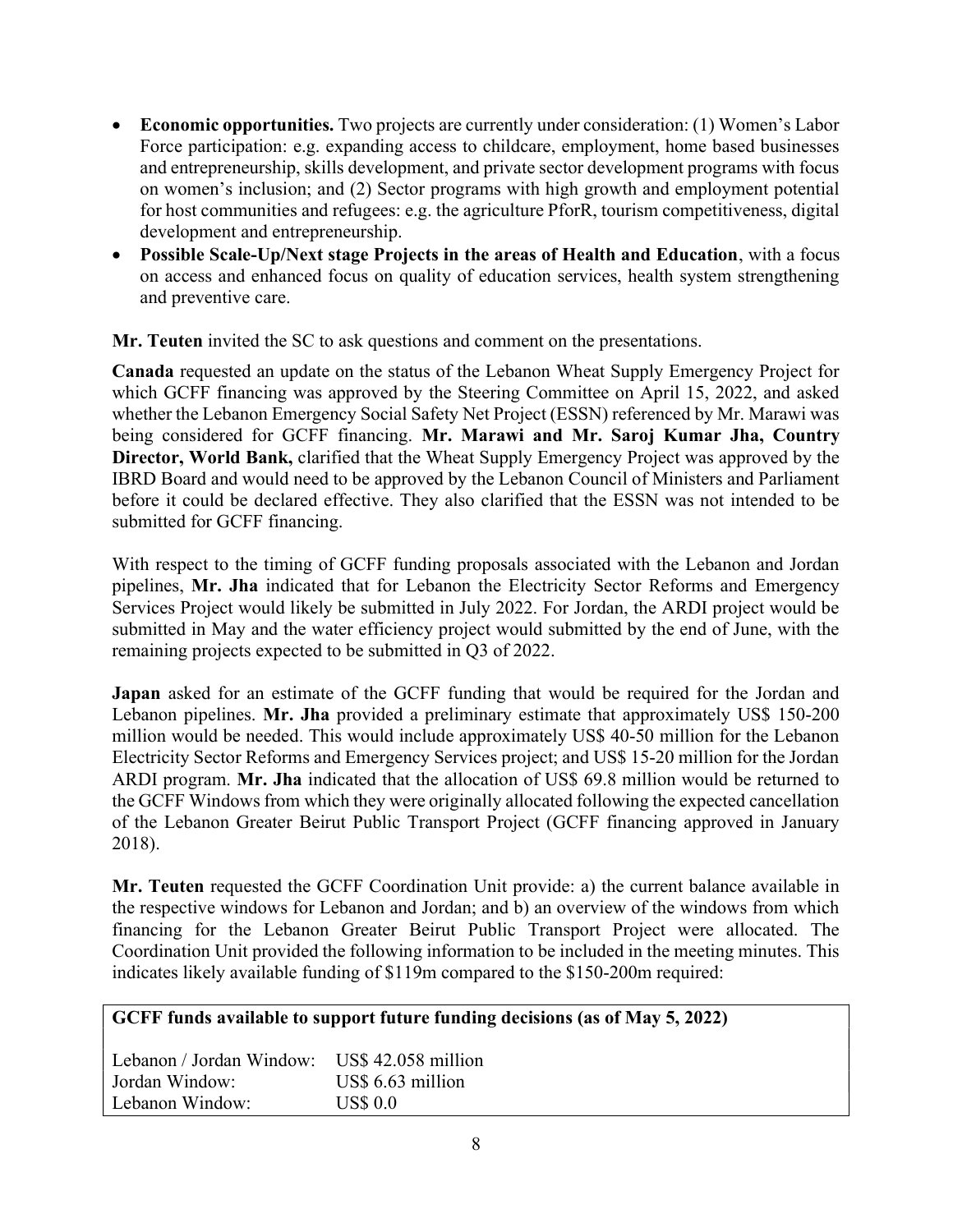# Allocation of GCFF funds for the Lebanon Greater Beirut Public Transport Project by window (as of SC decision of January 2018)

Global Window: US\$ 25.39 million Lebanon / Jordan Window: US\$ 32.35 million Lebanon Window: US\$ 12.07 million

# 5. Item for Decision

### Approval of the proposed amendments to the GCFF Operations Manual

In view of time constraints, it was agreed that the proposed amendments to the GCFF Operations Manual would be circulated by the Coordination Unit for virtual review by the Steering Committee, with a decision expected on a no-objection basis.

### 6. Item for Discussion

### Next steps on GCFF project pipeline development and replenishment.

Mr. Teuten introduced the discussion item, reminding Steering Committee members of the decisions adopted in December 2021 on the GCFF forward agenda, comprised of: 1) preparation of a GCFF Funding Plan for 2022/2023; 2) invitation of potential Benefiting and Supporting Countries to participate in GCFF meetings as observers; and 3) organization of a high-level in person GCFF meeting combined with a knowledge/learning event.

Mr. Teuten invited Mr. Spyros Demetriou, GCFF Coordination Unit, to provide a brief update. An outline of the GCFF Funding Plan had been prepared following the December meeting, but consultations were postponed in February following the onset of war in Ukraine and discussions on convening the Extraordinary Meeting held in March. Mr. Demetriou proposed that the process for developing the Funding Plan be resumed, based on the following roadmap:

- Consultations with SC Members on the outline of the Funding Plan (May/June)
- Preparation of Benefiting Country overviews (priorities, pipelines, funding needs/targets) and validation by country level GCFF coordination mechanisms (May/June)
- Preparation of consolidated GCFF targets by window and identification of funding needs for 2022/2023 (by early June)
- Bilateral consultations with Supporting Countries (June)
- GCFF Steering Committee review and discussion of draft Funding Plan (July)
- High level GCFF Meeting to endorse GCFF Funding Plan, Funding Targets and agree on replenishment modalities: September 2022 (combined with learning event)